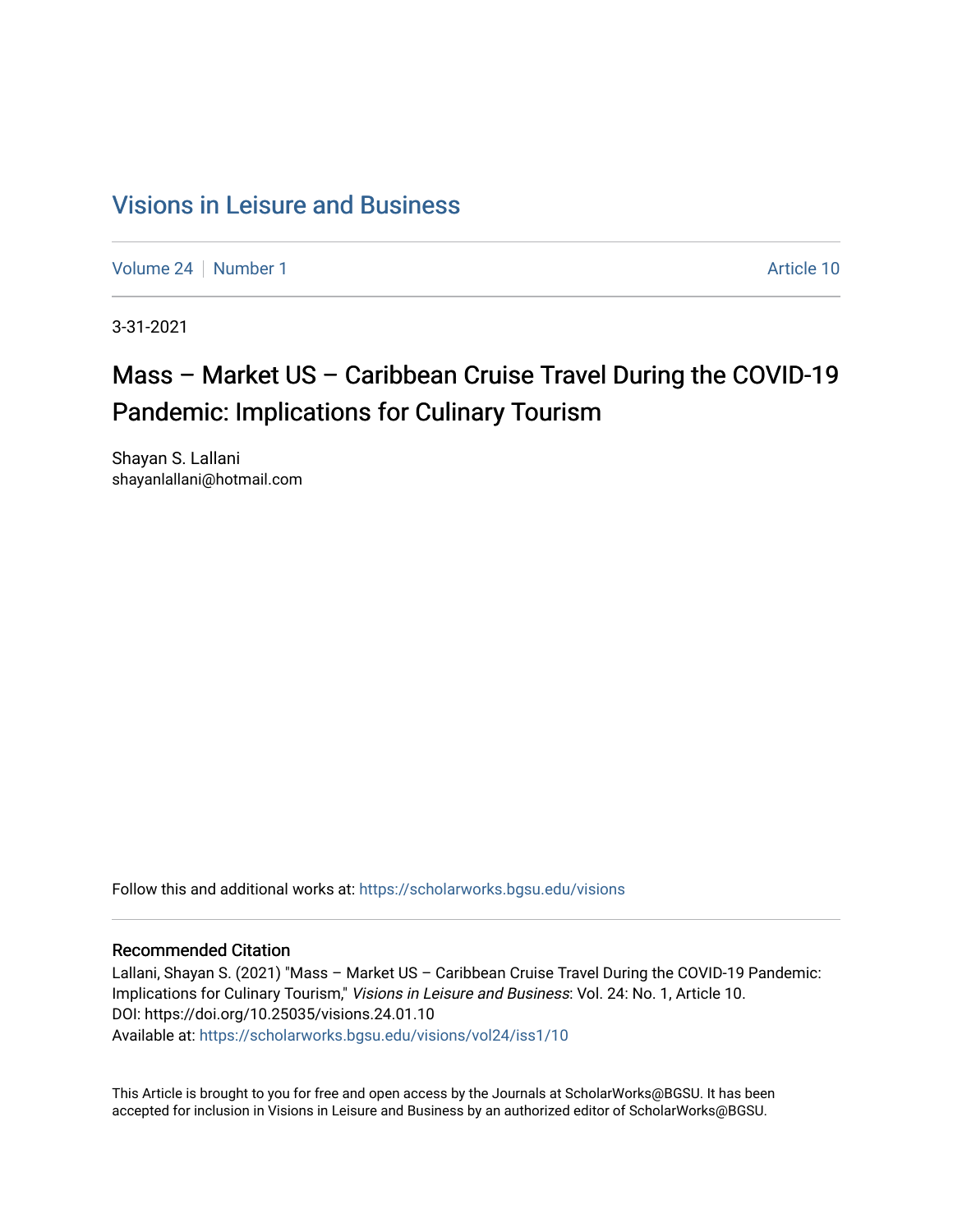## **MASS – MARKET US – CARIBBEAN CRUISE TRAVEL DURING THE COVID-19 PANDEMIC: IMPLICATIONS FOR CULINARY TOURISM**

**Shayan S. Lallani, PhD Candidate**

**Department of History**

**University of Ottawa**

**Ottawa, Canada**

**[shayanlallani@hotmail.com](mailto:shayanlallani@hotmail.com)**

## **ABSTRACT**

Culturally themed dining is a popular offering on mass-market cruises operating in the US-Caribbean market, with companies often marketing these experiences as opportunities for immersion in societies perceived as foreign. The COVID-19 pandemic impacted every aspect of cruise ship dining. As an intimate activity that brings people together through the sharing of food and culinary memories, dining on cruise ships as it was pre-pandemic is no longer feasible during a global event that asks people to stay apart. Cruise lines and authorities responsible for regulating the industry have implemented important safety measures to protect passengers and crew onboard, as well as locals at destination cruise ports. This article argues that these same safety considerations obscure advertised representations of cultural authenticity in spaces of dining, reducing the possibility that guests will view cruise dining as opportunities for culinary tourism – as immersion in the societies represented. In considering how COVID-19 restrictions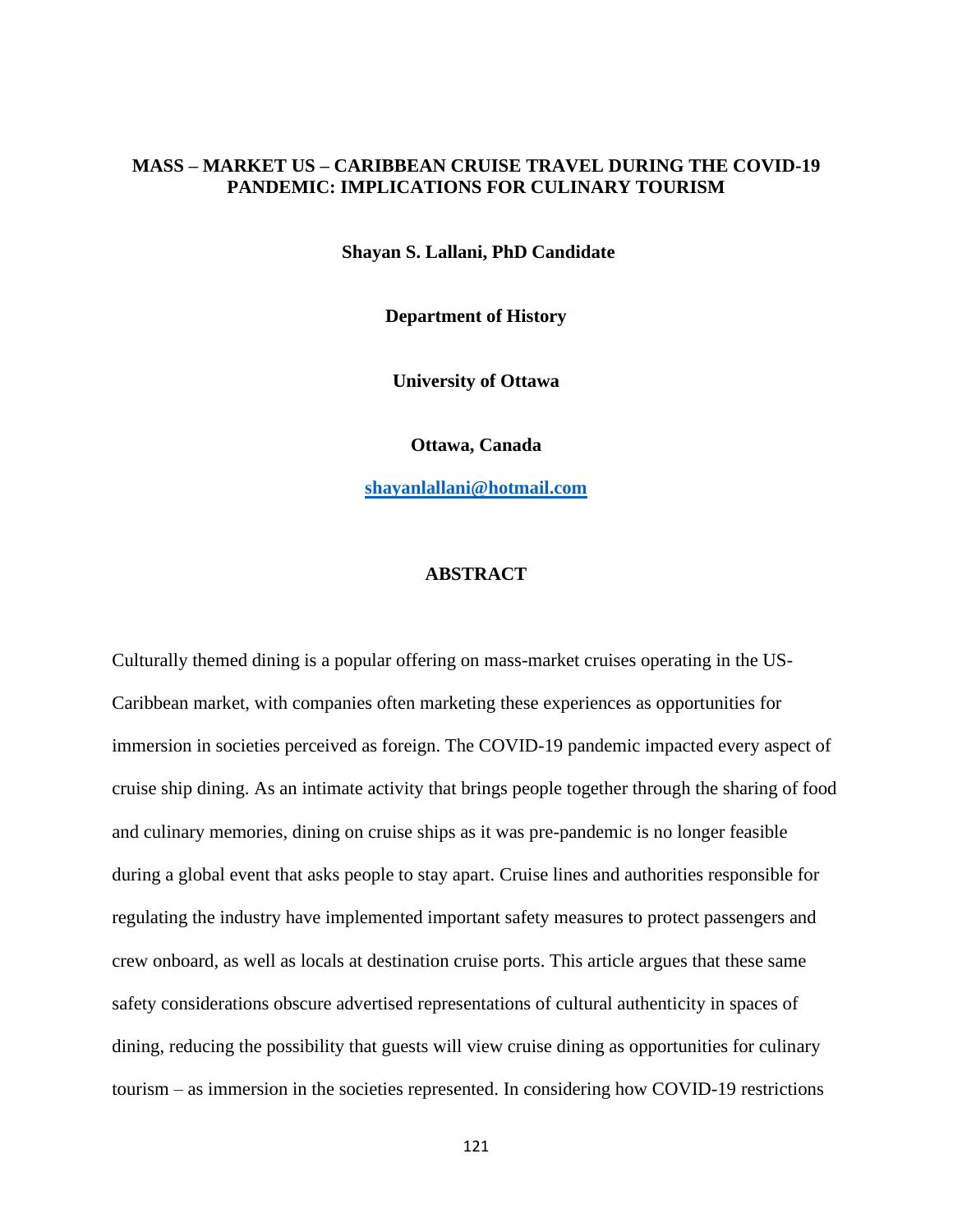and mandates have unintendedly impacted the production of culinary tourism on cruise ships and at ports of call, this work seeks to pave the way for future research on the pandemic's implications for cultural tourism.

**KEYWORDS**: cruise ship; cruise industry; culinary tourism; cultural tourism; cultural encounters; COVID-19

#### **INTRODUCTION**

Cruise travel is one of the fastest growing segments of the tourism industry. Evolving out of transatlantic passenger shipping, the modern cruise industry<sup>1</sup> saw consistent annual growth for much of the twenty first century, peaking at 29.7 million passengers in 2019.<sup>2</sup> Industry control is highly concentrated, with Carnival Cruise Lines (CCL), Royal Caribbean Cruise Lines (RCCL), and Norwegian Cruise Lines (NCL) holding over 80 percent of global market shares. While the US-Caribbean market dominates, Mediterranean cruises remain popular, as Asia and Australia emerge as growing destinations.<sup>3</sup>

For all the amenities and leisurely activities mass-market cruise lines such as CCL, RCCL, and NCL offer their passengers, dining is perhaps the most important. Modern cruise lines draw on a

<sup>1</sup> The modern cruise industry began in the late 1960s with a trend towards mass-market cruise travel, after the introduction of increasingly affordable commercial air travel among other factors forced transatlantic shipping lines to restructure the passenger shipping industry. Laura Jane Lawton and R. W. Butler, "Cruise Ship Industry— Patterns in the Caribbean 1880–1986," *Tourism Management* 8, no. 4 (1987): 329-343.

<sup>&</sup>lt;sup>2</sup> "Number of Ocean Cruise Passengers Worldwide from 2009 to 2020," Statista, August 4, 2021, Accessed February 8, 2022, https://www.statista.com/statistics/385445/number-of-passengers-of-the-cruise-industryworldwide/.

<sup>3</sup> Ross Dowling and Clare Weeden, "The World of Cruising," in *Cruise Ship Tourism*, edited by Ross Dowling and Clare Weeden (Boston: CABI, 2017), 1-3.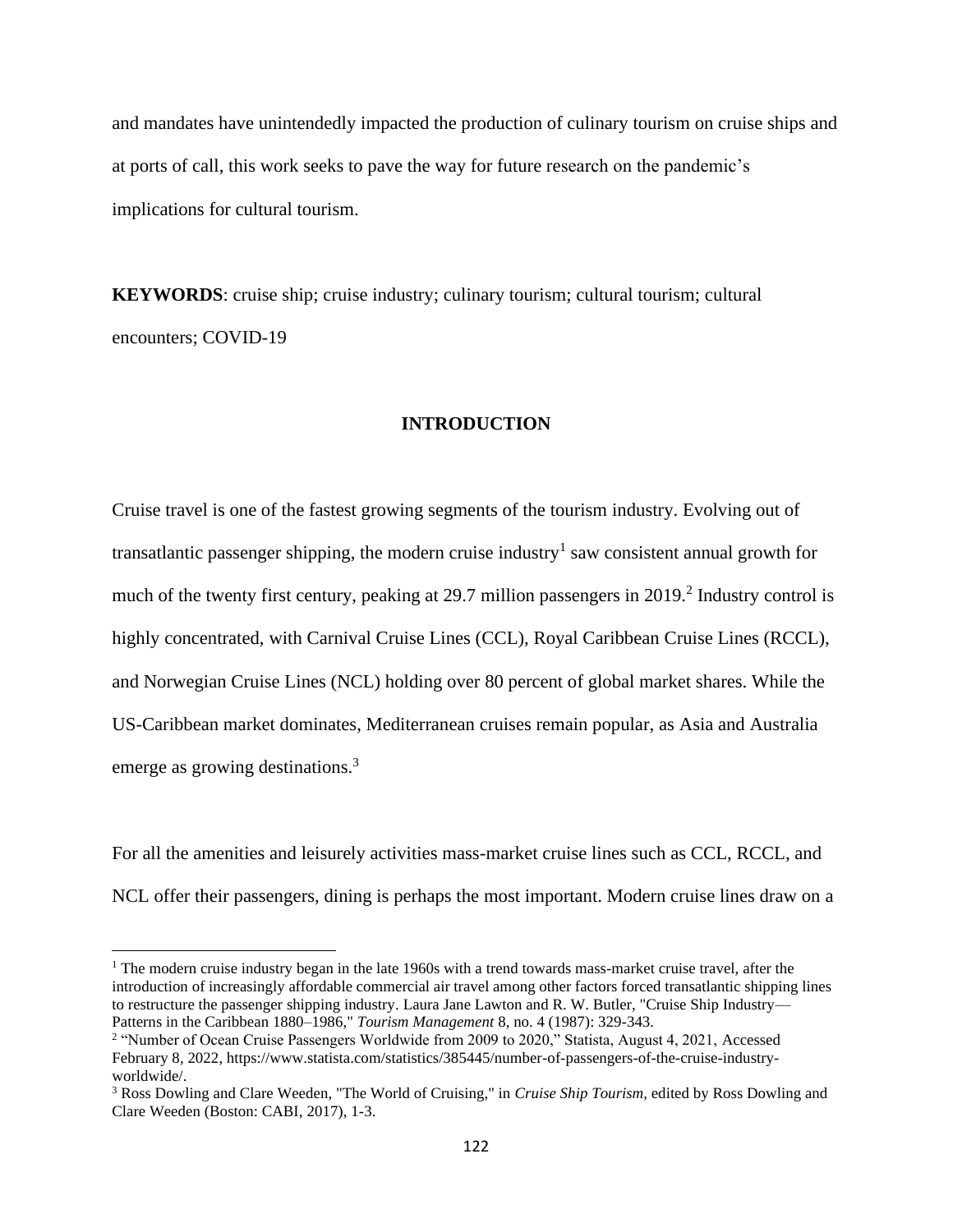historical tradition of offering clientele fine culinary experiences at sea. Initially emphasizing French-influenced or Europeanized fare, today's floating resorts contain an upwards of a dozen restaurants evoking cultures the world over. I have argued that culinary tourism plays a central role in the marketing and production of mass-market cruise experiences in the US-Caribbean market. Companies advertise a culturally diverse range of dining experiences as a means for passengers to metaphorically tour distant lands, while the ship itself transverses destinations marketed as foreign.<sup>4</sup>

The COVID-19 pandemic has added operational unpredictability to an industry that has spent decades honing its ability to control the logistical flows of goods and people in complex environments – in perpetually mobile ships, but also in spaces across the multiple countries that ships visit on a single voyage. This increased risk has dealt a significant economic blow to massmarket Caribbean cruising. Many cruise lines stopped operating altogether for months at a time.<sup>5</sup> Capacity limits were implemented either voluntarily or to meet CDC (Centers for Disease Control and Prevention) requirements during periods of operation. Owing to the continued impact of these limits, the economies of scale central to the profitability of mass-market cruise operations can no longer be used to their full potential. <sup>6</sup> Expediting the implementation of contactless technology and upgrading air filtration systems are additional economic costs tied to

<sup>4</sup> Shayan S. Lallani, "Mediating Cultural Encounters at Sea: Dining in the Modern Cruise Industry," *Journal of Tourism History* 9, no. 2-3 (2017): 160-177.

<sup>5</sup> Nancy Trejos, "Cruise Lines Scramble for Ports in Covid Storm," *Travel Weekly* 79, no. 12, March 2020.

<sup>&</sup>lt;sup>6</sup> While the economic impacts of the pandemic on the cruise industry were significant, even forcing some companies to consider bankruptcy, that is not the focus of this paper. For more information on the monetary cost of the global phenomenon as it pertained to cruising, see Godwell Nhamo, Kaitano Dube, and David Chikodzi, *Counting the Cost of COVID-19 on the Global Tourism Industry* (Berlin: Springer, 2020), 135-158.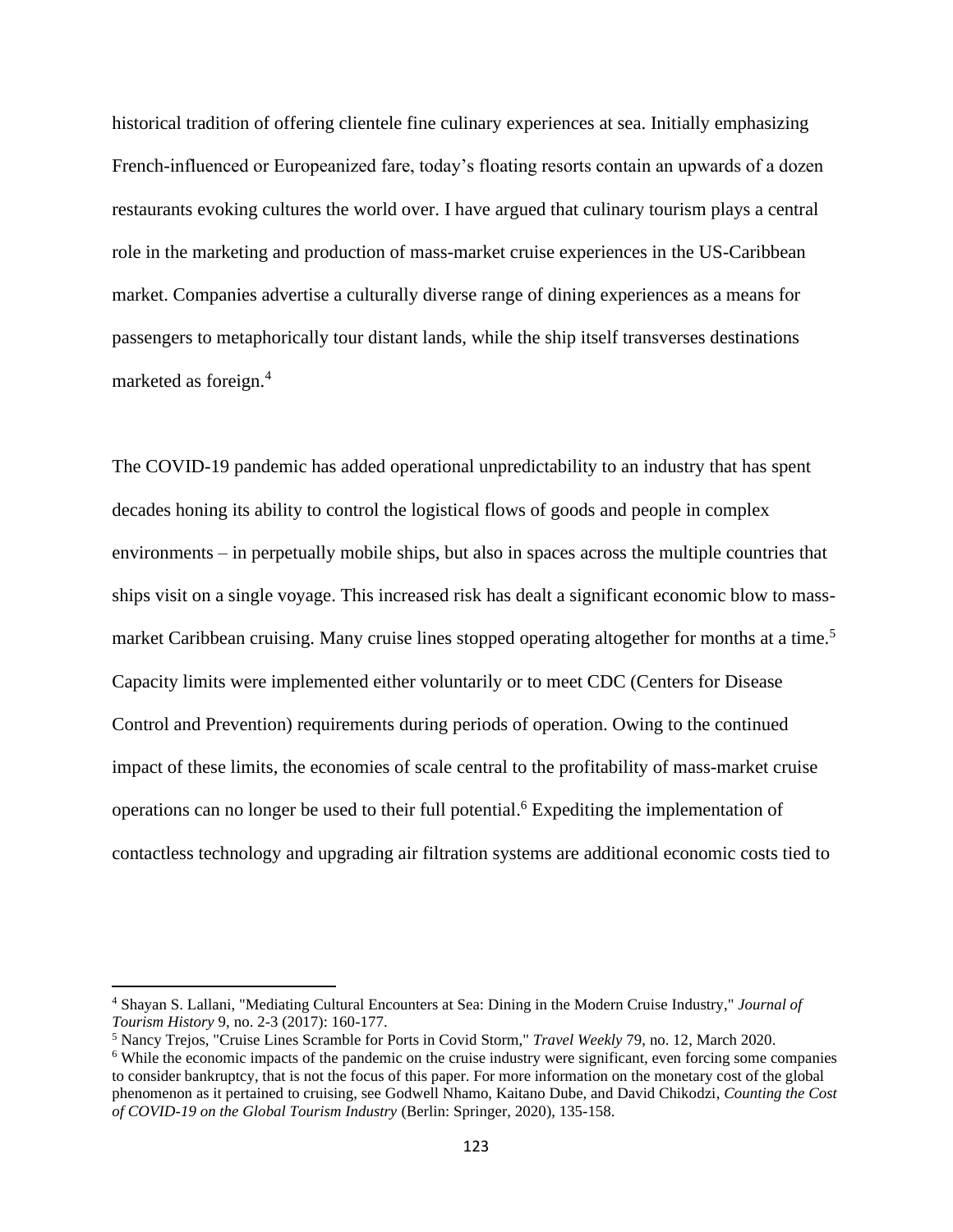the pandemic.<sup>7</sup> However, the pandemic has also impacted cultural activities on cruises, central among them dining. As an intimate activity that brings people together through the sharing of food and culinary memories, dining on cruise ships as it was pre-pandemic is no longer feasible during a global event that asks people to stay apart.

This article outlines some of the shifts that Royal Caribbean Cruise Line (RCCL) has implemented to its dining operations and food-themed shore excursions in the US-Caribbean industry as a result of the COVID-19 pandemic. While its key competitors Carnival and Norwegian have also incorporated stringent measures to meet CDC guidelines – for instance requiring eligible guests to be fully vaccinated and mandating face coverings for indoor spaces  $-$ <sup>8</sup> this article focuses on RCCL because that company has elaborated the most on how the pandemic impacted their approach to dining. Initial research shows that the risk of contracting COVID-19, as well as mitigation measures that companies take to safeguard passengers, influences how some guests experienced cruise ship dining and the social aspects surrounding it.<sup>9</sup> However, given the emphasis that mass-market cruise lines place on geographically and ethnically themed dining, the pandemic limits how companies convey those cultural representations and how passengers in turn receive them. In considering how restrictions and mandates have impacted the production of culinary tourism on cruise ships and at ports of call,

<sup>7</sup> Johanna Jainchill, "Cruise Lines' Contactless Technology: Once Novelty, Now Covid-Era Necessity," *Travel Weekly* 79, no. 49, December 7, 2020; Johanna Jainchill, "In Covid Fight, Cruise Lines are Focusing on Clearing the Air," *Travel Weekly* 80, no. 2, January 11, 2021.

<sup>&</sup>lt;sup>8</sup> Some of these measures were mandated by the CDC, "Cruise Ship Guidance," Centers for Disease Control and Prevention, February 9, 2022, Accessed February 10, 2022, https://www.cdc.gov/quarantine/cruise/index.html. <sup>9</sup> Aleksandar Radic, Michael Lück, Amr Al-Ansi, Bee-Lia Chua, Sabrina Seeler, António Raposo, Jinkyung Jenny Kim, and Heesup Han, "To Dine, or not to Dine on a Cruise Ship in the Time of the COVID-19 Pandemic: The Tripartite Approach Towards an Understanding of Behavioral Intentions Among Female Passengers," *Sustainability* 13, no. 5 (2021): 2516.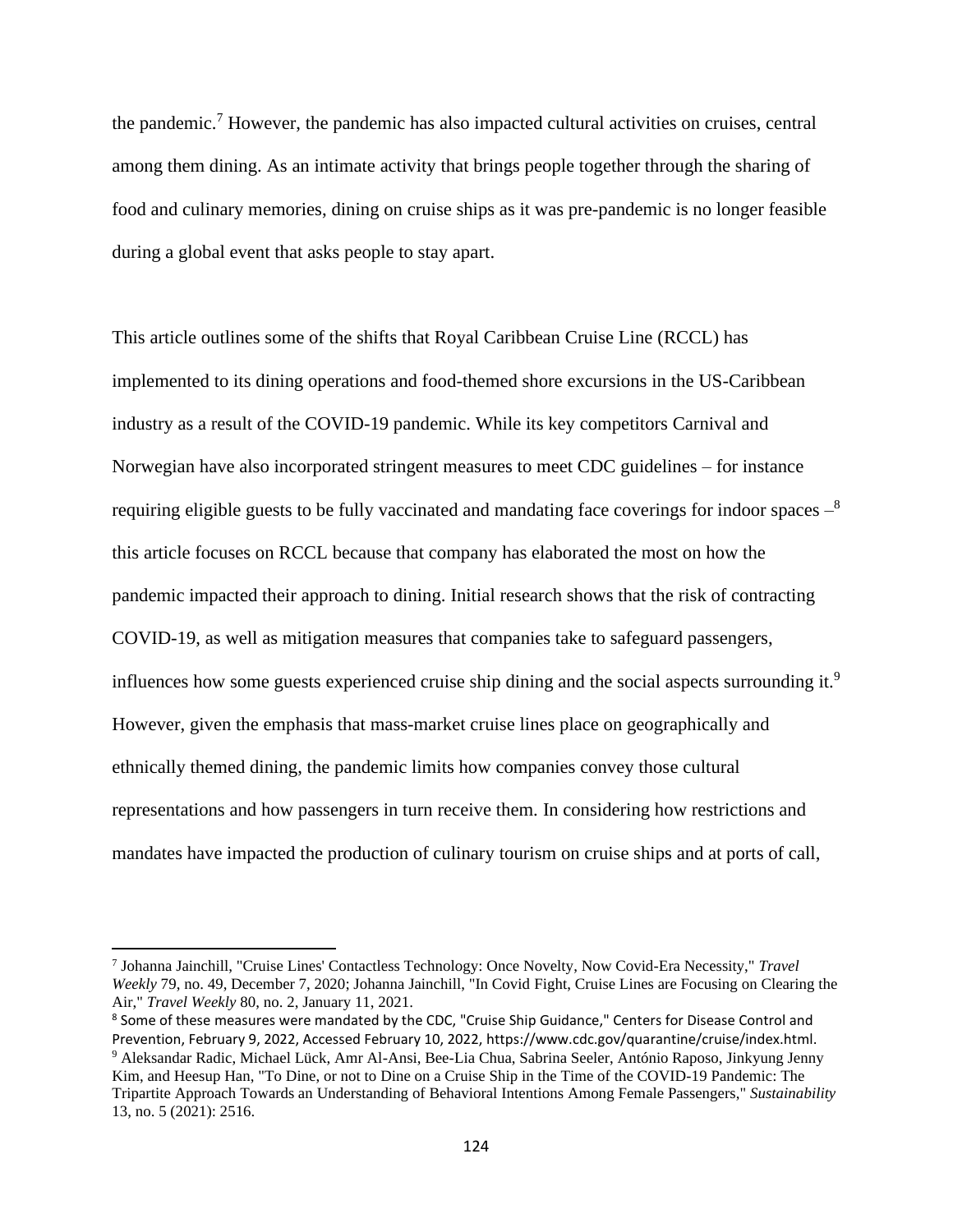this work seeks to pave the way for future research on the pandemic's implications for cultural tourism.

#### **CRUISE SHIP DINING & COVID-19**

The theming of food, built environment, and labor are central to cultivating opportunities for culinary tourism on cruise ships. As previously argued, through the replication of these commodified themes across onboard restaurants symbolizing different cultures, guests are made to feel as though they can experience the world on a ship.<sup>10</sup> However, while Royal Caribbean continues to advertise culturally themed dining using references to authenticity and traditionality,<sup>11</sup> safety mandates related to the COVID-19 pandemic hinder the production of these experiences in practice.Studying RCCL's portrayal of its Izumi Hibachi & Sushi Japanese restaurant demonstrates this gap between marketing and reality. Royal Caribbean promises diners in its sushi restaurant "incredible flavors from Tohoku to Tokyo."<sup>12</sup> Marketing its hibachi as "A Far East Feast" and "an exotic Asian-inspired dining experience," it appears that a central tenet of Izumi is to transport guests to the heart of Japan.<sup>13</sup> Built environment and labor are also themed to augment the supposed traditionality of this "authentic Japanese offering,"<sup>14</sup> for instance through the strategic placement of artwork around dining rooms and symbolism on

<sup>10</sup> Shayan S. Lallani, "The World on a Ship: Producing Cosmopolitan Dining on Mass-Market Cruises," *Food, Culture & Society* 22, no. 4 (2019): 485-504.

<sup>&</sup>lt;sup>11</sup> This article's use of "authentic," "traditional," or "immersive" to describe cultural practices are not meant to evaluate the authenticity, traditionality or immersion of onboard dining; rather, these terms are used to describe how cruise lines advertised their experiences and how passengers may have in turn perceived them.

<sup>&</sup>lt;sup>12</sup> "Izumi," Royal Caribbean International, Accessed February 9, 2022, https://www.royalcaribbean.com/cruisedining/izumi.

<sup>&</sup>lt;sup>13</sup> "Izumi Hibachi and Sushi," Royal Caribbean International, Accessed February 9, 2022,

https://www.royalcaribbean.com/cruise-dining/izumi-hibachi-sushi.

<sup>14</sup> "The Wonders of Hibachi - At Sea: Royal Caribbean's Authentic Japanese Offering Feeds and Delights," Royal Caribbean International, April 19, 2017, Accessed February 9, 2022, https://www.royalcaribbean.com/blog/thewonders-of-hibachi-at-sea/.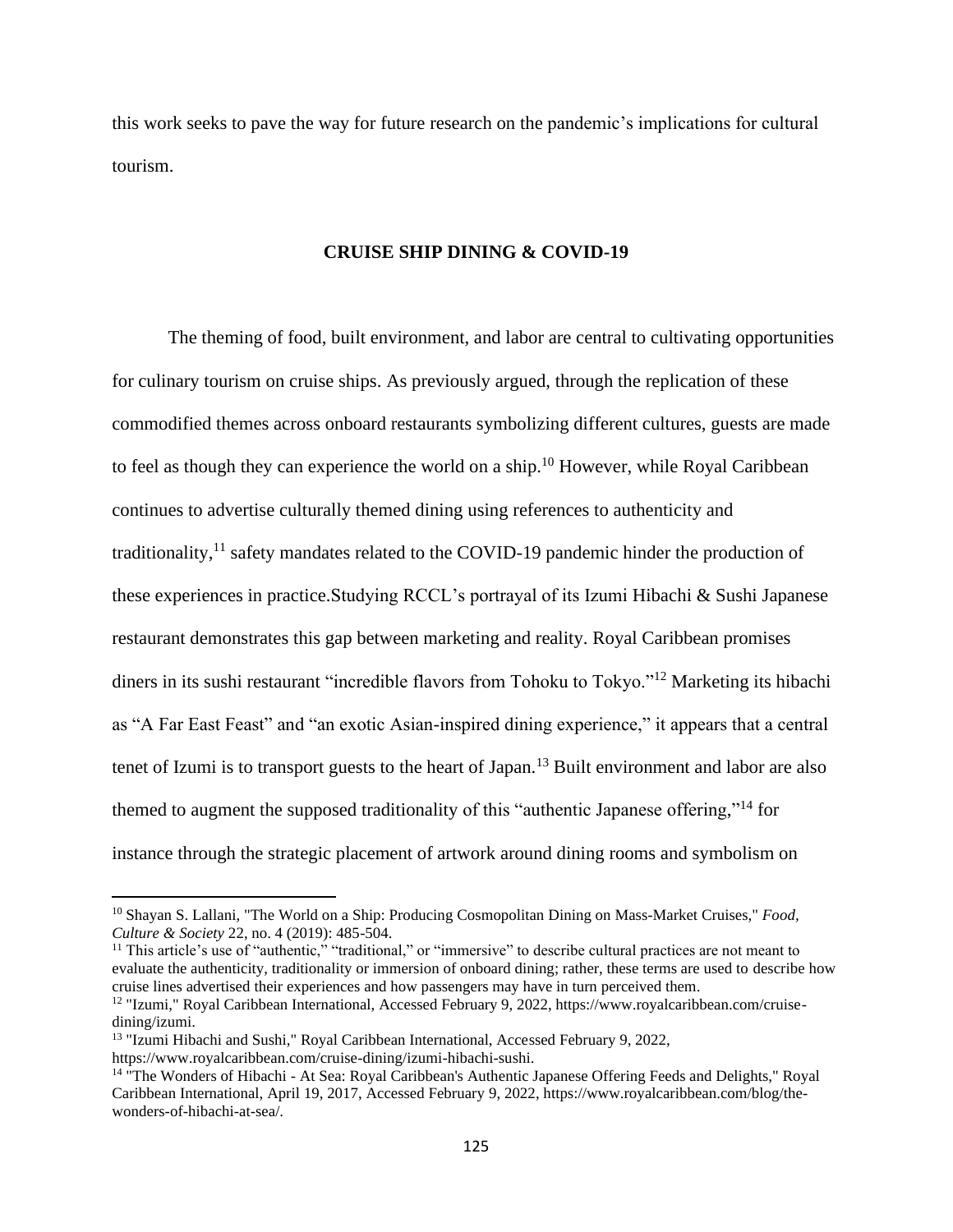menus.<sup>15</sup> Before the pandemic, Royal Caribbean focused its marketing heavily on the conviviality of the experience. The company's video for Izumi from 2016 begins by showcasing a chef dazzling guests around a communal table with spectacle. He spins utensils on his fingers as guests look on in awe. "The good thing about hibachi or teppanyaki," attested Michael Gilligan, Director of Culinary, "it's dinner and a show." The chef, he tells us, needs to know how to cook but also to entertain. Travis Kamiyama, Executive Sushi Chef and Consultant for Izumi, states that guests engage with the chef and get a live cooking demonstration here, though the entertainment aspects are balanced with "authentic flavors of Japan." Thus, Royal Caribbean hoped that this experience would serve as a tour of Japan through intimate interactions with the chef, surrounded by both loved ones and strangers at communal tables of eight.<sup>16</sup> Requirements around guest safety and comfort related to the COVID-19 pose challenges to the interactive experience Izumi promised. Royal Caribbean continues to emphasize some interaction between chefs and guests, stating that "an expert chef works right at your table."<sup>17</sup> However, the evidence suggests that this interaction has been reduced. Chefs continue to perform to the gaze of diners, but one video from October 2021 shows that those chefs are now masked.<sup>18</sup> Another passenger video from July 16, 2021 depicts barriers between communal benches in front of the sushi bar and the sushi preparation area, while most guests present at that time sat at individual, socially distanced tables, served by masked waiters.<sup>19</sup> Even so, it is important to note that chefs were not masked in other videos, for instance one from April 2021 onboard *Allure of* 

<sup>&</sup>lt;sup>15</sup> Lallani, "The World on a Ship," 494-96.

<sup>16</sup> "Cooking Up A Storm: Hibachi Chefs Delight Izumi Guests on Royal Caribbean," Royal Caribbean International, December 13, 2016, https://www.youtube.com/watch?v=XCYfVA1DWSo&t=83s&ab\_channel=RoyalCaribbean. <sup>17</sup> "Izumi Hibachi and Sushi."

<sup>&</sup>lt;sup>18</sup> "Oasis of the Seas | Izumi Hibachi Experience Dinner and Entertainment | Royal Caribbean," Cruising With JT, October 10, 20201, https://www.youtube.com/watch?v=t97Rfo0f4eE&ab\_channel=CruisingWithJT.

<sup>19</sup> "SEA DAY #2 | Izumi Review, Room Tour, COVID Test | Adventure of the Seas | Solo Cruise," Zach the Traveling Man, July 16, 2021,

https://www.youtube.com/watch?v=HItBRgxsUBE&ab\_channel=ZachtheTravelingMan.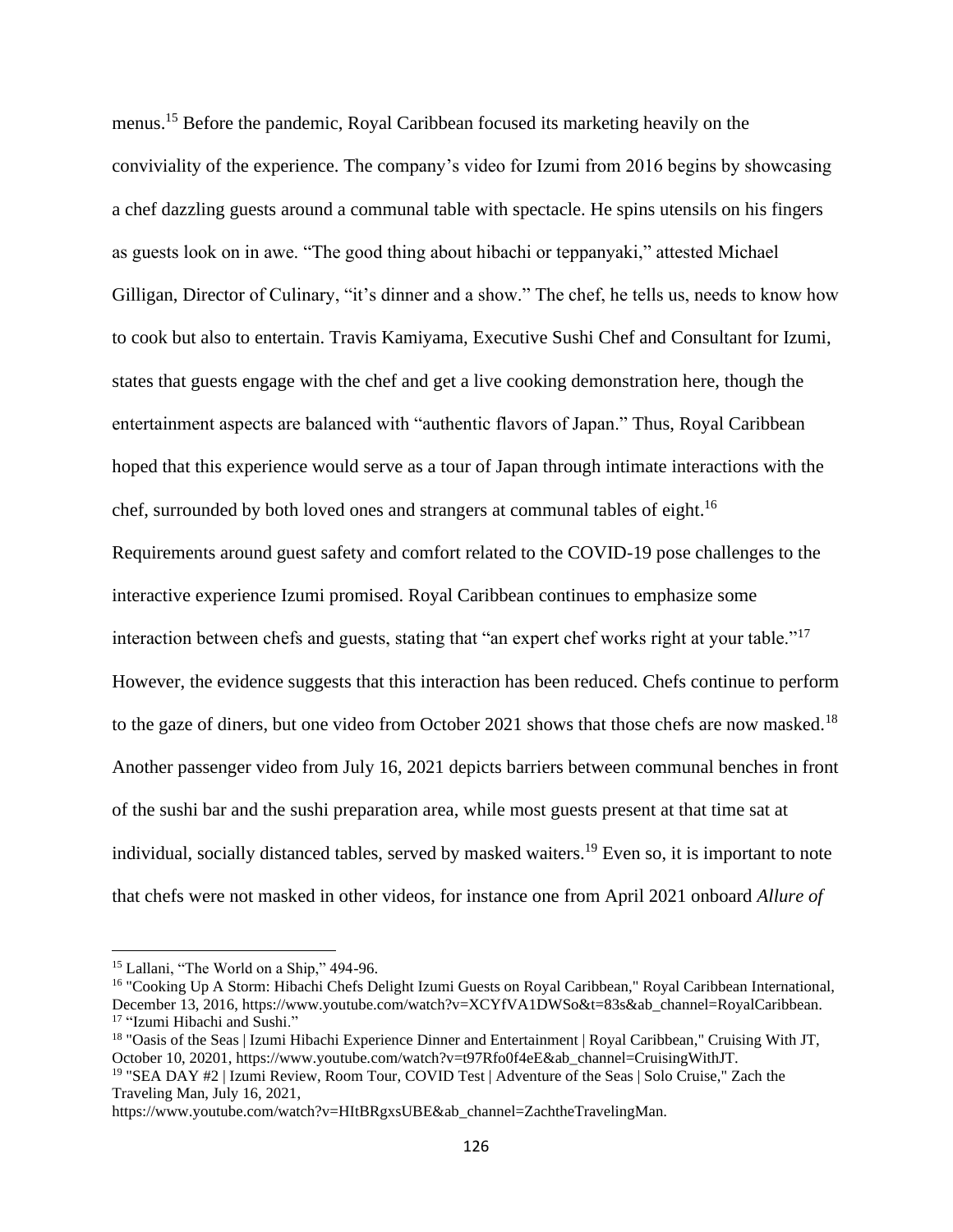*the Seas*. <sup>20</sup> These discrepancies speak to the quickly shifting requirements imposed by the pandemic and by that same token the relative unpredictability of cultural experiences that guests could expect. As Royal Caribbean outlined on its website, "Health and safety protocols, guest conduct rules, and regional travel restrictions vary by ship and destination, and are subject to change without notice." For those reasons, Royal Caribbean disclaimed that "imagery and messaging" on its website "may not accurately reflect onboard and destination experiences, offerings, features, or itineraries."<sup>21</sup> Thus, though chefs tossed food into the mouths of passengers before the pandemic in a show of personalized engagement, such intimate experiences are no longer as feasible.

While crucial to passenger and crew wellbeing, safety measures imposed by the pandemic undercut the cultural immersion that themed restaurant environments are advertised as supposedly offering. Take for instance Royal Caribbean's Samba Grill Brazilian restaurant, where "succulent slow-roasted meats are carved tableside in the tradition of southern Brazil's gauchos."<sup>22</sup> Royal Caribbean portrays the tableside meat-cutting experience as an expression of Brazilian culture. Such culturally themed activities are central to producing opportunities for culinary tourism, which – through dining – encourages patrons to metaphorically leave home and tour societies perceived as foreign. However, the company's promise to regularly disinfect hightouch surfaces as well as requirements mandating masks for staff members can disenchant Samba of the iterations of Brazilian culture that Royal Caribbean imbued into the built

<sup>&</sup>lt;sup>20</sup> "ROYAL CARIBBEAN CRUISE VLOG: Allure of the Seas Izumi Hibachi Unlimited Dining & Best Sunset at Sea," Bucation, April 25, 2021, https://www.youtube.com/watch?v=GHlBjwFNCLQ&ab\_channel=Bucation. <sup>21</sup> "Getting Ready to Cruise," Royal Caribbean International, Accessed February 9, 2022,

https://www.royalcaribbean.com/the-healthy-sail-center/getting-ready-to-cruise.

<sup>&</sup>lt;sup>22</sup> "Samba Grill," Royal Caribbean International," Accessed February 9, 2022,

https://www.royalcaribbean.com/cruise-dining/samba-grill-brazilian-steakhouse.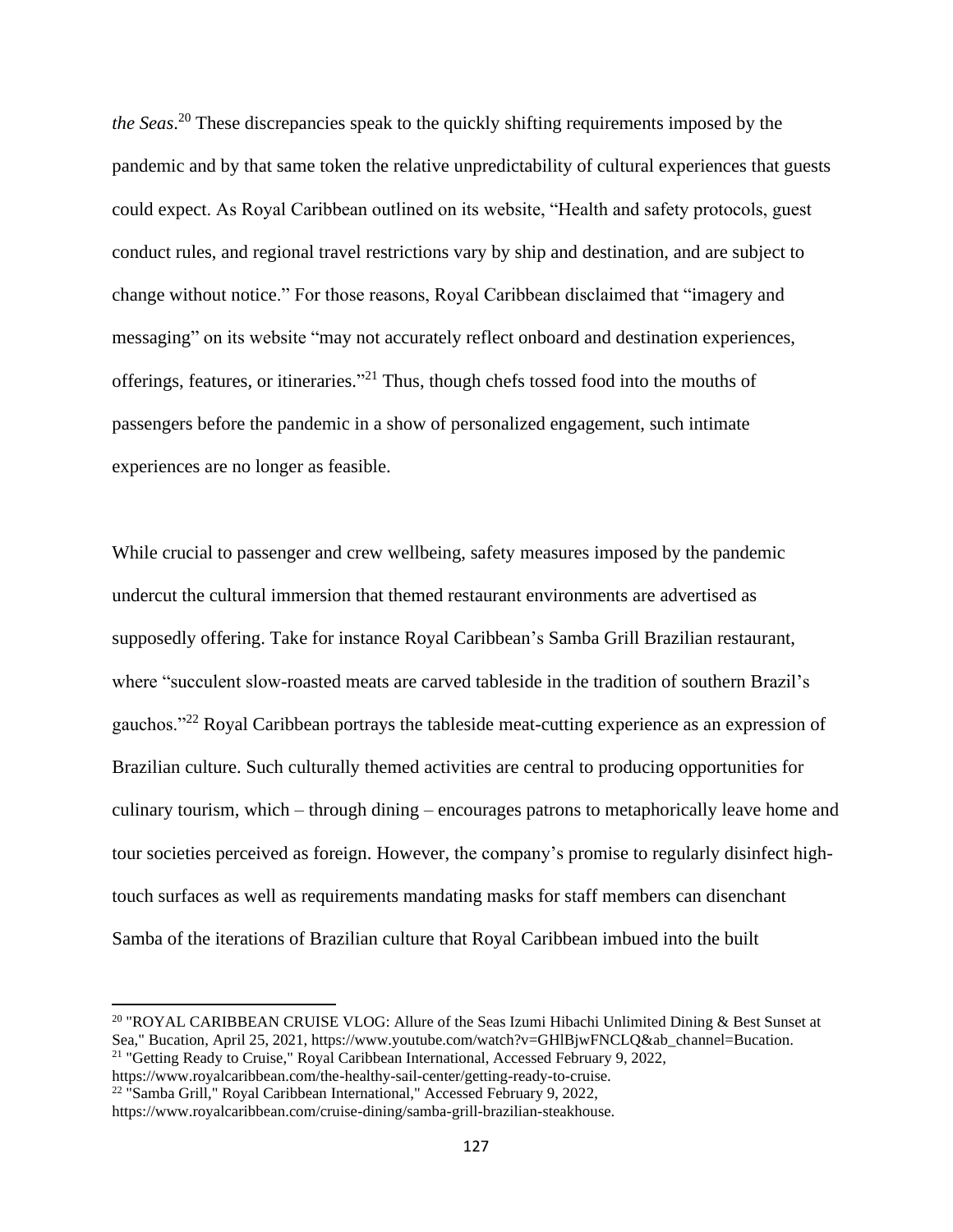environment – however appropriated or invented these representations were in the first place – thus severing cultural immersion. <sup>23</sup> Witnessing the disinfection of a nearby table, scanning a QR code to access the menu, and being attended to by masked and gloved crew members gives pause to the process of immersion so important to the production of culinary tourism, instead reminding passengers that they are not so distanced from the realities of the pandemic that they perhaps hoped to leave at home when they boarded the cruise ship.

As cruise ships operating in the Caribbean tour an upwards of four countries weekly, COVID-19 regulations imposed by those nations pose another layer of complexity around the production of cultural encounters and the representation of these experiences by cruise lines. In advertising its local shore excursions, Royal Caribbean asks guests to "Discover Your Own Immersive Experience." Its repertoire includes "locally-taught culinary classes and land tours infused with culture and history."<sup>24</sup> So important are food-centric shore excursions that Royal Caribbean dedicates an entire section to "Culinary Delights." While mass-market cruise lines have even historically retained a significant degree of influence in mediating these short trips for their passengers,<sup>25</sup> they could not hope to control every aspect of experiences that ultimately took place in other countries (the exception being company-controlled enclaves such as private islands). However, owing to safety procedures crucial to managing the pandemic that have been implemented by different Caribbean nations across different levels of government, there may

 $23$  For Royal Caribbean's requirements on mandatory crew masking, as well as the use of gloves in some circumstances, see "Royal Caribbean FAQs: How are crew member areas and rooms cleaned?," Royal Caribbean International, Accessed February 9, 2022, https://www.royalcaribbean.com/faq/questions/how-are-crew-memberareas-and-rooms-cleaned. For the company's disinfection practices pertaining to high-touch surfaces, consult "Royal Caribbean FAQs: What are your health and sanitization standards on the ship?," Royal Caribbean International, Accessed February 9, 2022, https://www.royalcaribbean.com/faq/questions/what-are-your-health-and-sanitizationstandards.

<sup>24</sup> "Shore Excursions & Cruise Guided Tours," Royal Caribbean International, Accessed February 9, 2022, https://www.royalcaribbean.com/booked/shore-excursions.

<sup>&</sup>lt;sup>25</sup> Lallani, "Mediating Cultural Encounters at Sea," 173-75.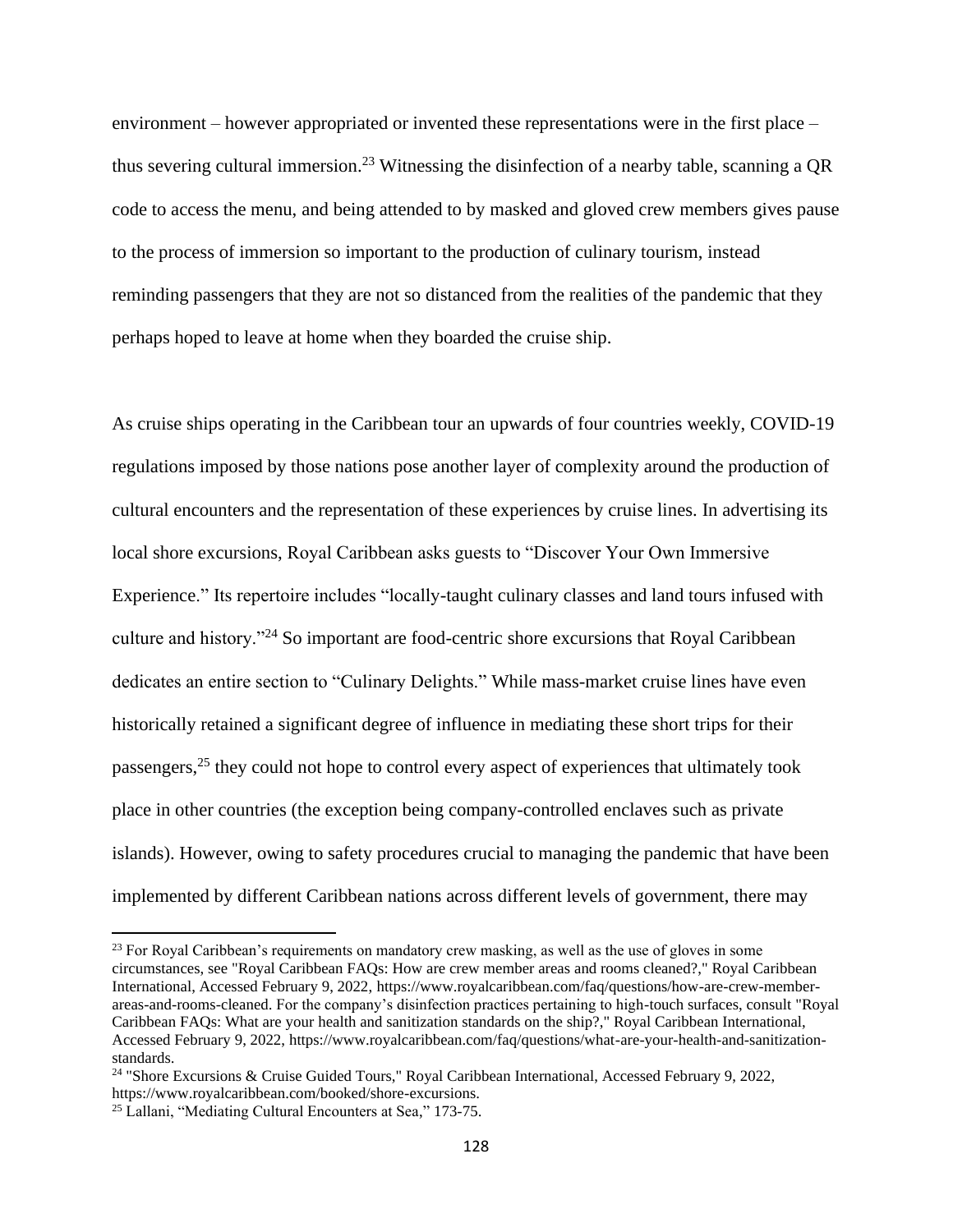now be significant discrepancies between the levels of cultural immersion promised in shore excursion advertisements at the time of booking, and the activity as passengers experience it in reality. This is especially true considering that COVID-19 regulations differ in each country visited, in some cases even locally. Though these regulations are important to protecting locals, passengers, and crew, they can impact the perceived authenticity of shoreside culinary experiences. For instance, feeling a genuine connection with local inhabitants is a key motivator for cultural tourists.<sup>26</sup> Mass-market cruise passengers on Caribbean itineraries consistently suggested that desires for meaningful engagement with locals motivated their searches for the most 'authentic' fare at ports.<sup>27</sup> Masks and social distancing obscure these culturally intimate connections, as does the removal of material culture used to theme built spaces to make room for social distancing. Thus, as was the case onboard ships, safety procedures designed to protect guests, local entrepreneurs, and seafarers alike have the unintended consequence of limiting the perceived immersion of culinary shore excursions, additionally generating unpredictable cultural experiences because local laws pertaining to the pandemic can and do change between the time of booking and sailing (sometimes a discrepancy of one year). In these ways, shore excursions rendered unpredictable owing to the pandemic impact transmissions of local cultures, and by that same token the cultural representations that guests take back home with them. These unpredictable experiences can also reduce profit margins for cruise lines and entrepreneurs alike owing to refund requests from dissatisfied tourists.

<sup>26</sup> Dean MacCannell, "Staged Authenticity: Arrangements of Social Space in Tourist Settings," *American Journal of Sociology* 79, no. 3 (1973): 589-603.

<sup>&</sup>lt;sup>27</sup> Consulting the "Cruise Foodies" forum on the website Cruise Critic reveals hundreds of users asking one another about "authentic" eateries at Caribbean ports, as well as "traditional" dishes one should try during their visits and how to procure those foods. Many of these individuals suggested that they searched for such experiences out of a desire to connect with locals, or to live as the locals do, if only for a few hours. Some even specifically sought to dine at the same eateries that local inhabitants frequented, Cruise Foodies, Cruise Critic, Accessed February 9, 2022, https://boards.cruisecritic.com/forum/125-cruise-foodies/.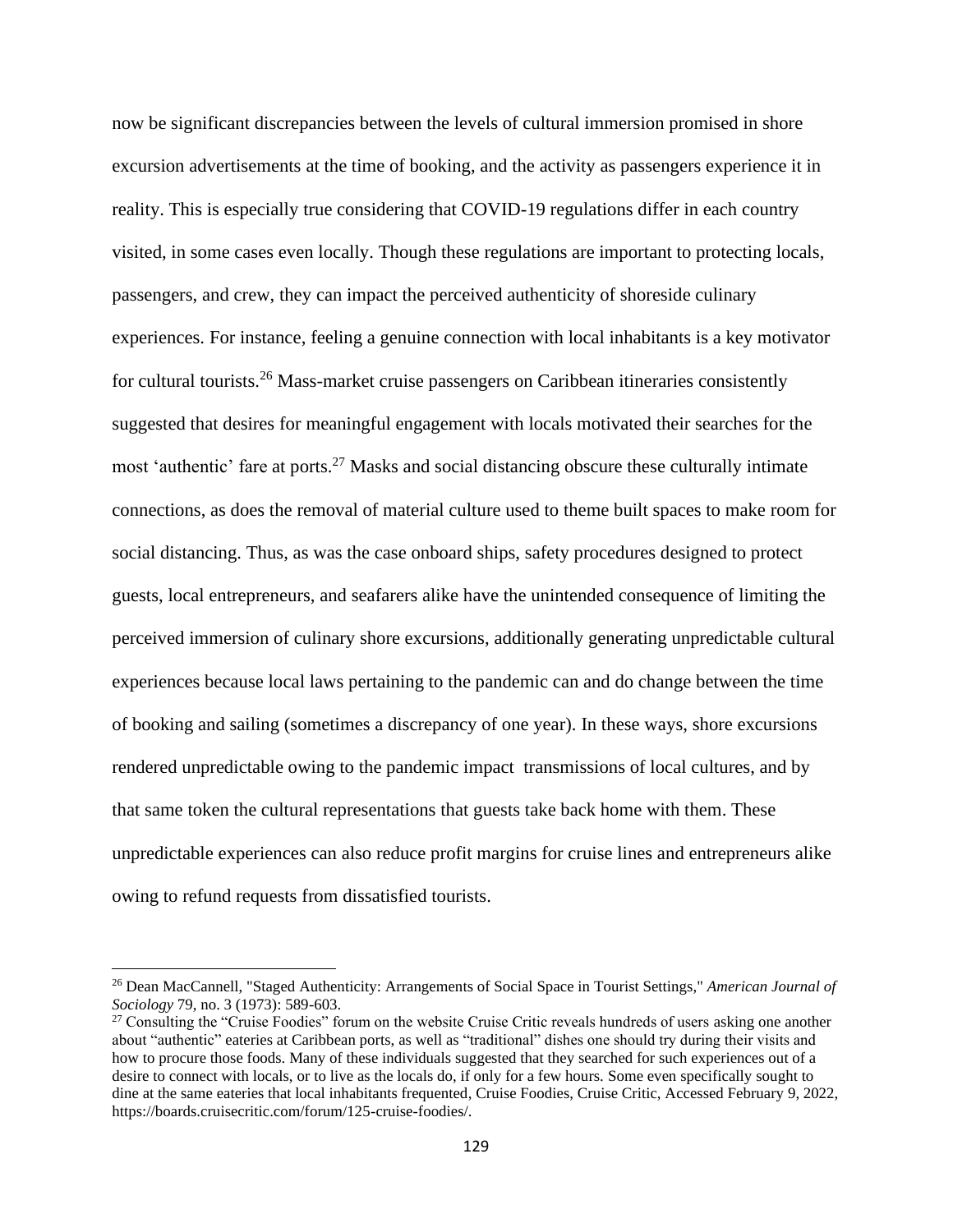### **CONCLUSION**

In conclusion, the COVID-19 pandemic has significantly impacted how mass-market cruise lines operating in the Caribbean produce cultural encounters vis-à-vis dining for their clientele, as well as how passengers interpret the meanings that companies attempt to discursively convey through these experiences. Shifting safety measures implemented by cruise lines and external actors (including the CDC and officials in Caribbean nations) lend a degree of unpredictability to the production of opportunities for culinary tourism specifically, and to the passenger cruise experience more generally. As this article has suggested, mandates central to the continuation of cruising safely negatively impact the immersive aspects of culturally themed dining.

It is too early to determine whether these unintended cultural consequences will detract prospective cruisers from booking cruise vacations. Further research along this avenue should explore the importance of perceived cultural immersion to passengers dining at themed restaurants, and ultimately the emphasis guests place on such experiences in the overall context of the cruise vacation. On the other hand, it is equally crucial for any such study to consider whether passengers would be comfortable dining onboard or at ports if those safety measures did not exist. As mass-market cruise lines continue to address pandemic-related challenges with adaptive business models, they must also consider the above questions and respond with dining safety protocols that satisfy guest comfort if the industry is to remain profitable.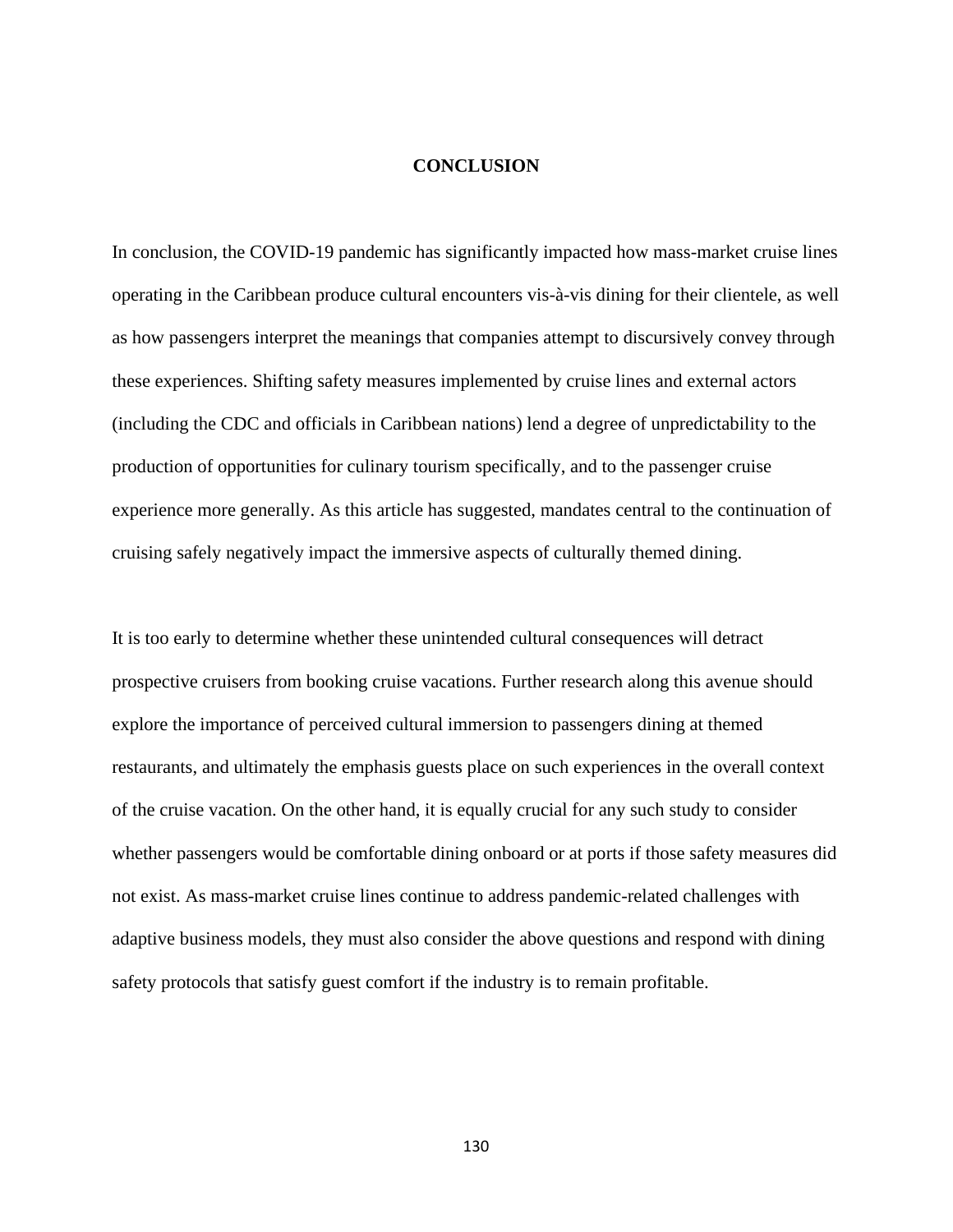## **BIBLIOGRAPHY**

Cruise Foodies. Cruise Critic. Accessed February 9, 2022. [https://boards.cruisecritic.com/forum/125-cruise-foodies/.](https://boards.cruisecritic.com/forum/125-cruise-foodies/)

"Cruise Ship Guidance." Centers for Disease Control and Prevention. February 9, 2022. Accessed February 10, 2022. [https://www.cdc.gov/quarantine/cruise/index.html.](https://www.cdc.gov/quarantine/cruise/index.html)

Dowling, Ross and Clare Weeden. "The World of Cruising." In *Cruise Ship Tourism*, edited by Ross Dowling and Clare Weeden. Boston: CABI, 2017.

"Getting Ready to Cruise." Royal Caribbean International. Accessed February 9, 2022. [https://www.royalcaribbean.com/the-healthy-sail-center/getting-ready-to-cruise.](https://www.royalcaribbean.com/the-healthy-sail-center/getting-ready-to-cruise)

"Izumi." Royal Caribbean International. Accessed February 9, 2022. [https://www.royalcaribbean.com/cruise-dining/izumi.](https://www.royalcaribbean.com/cruise-dining/izumi)

"Izumi Hibachi and Sushi." Royal Caribbean International. Accessed February 9, 2022. [https://www.royalcaribbean.com/cruise-dining/izumi-hibachi-sushi.](https://www.royalcaribbean.com/cruise-dining/izumi-hibachi-sushi)

Jainchill, Johanna. "Cruise Lines' Contactless Technology: Once Novelty, Now Covid-Era Necessity." *Travel Weekly* 79, no. 49. December 7, 2020.

Jainchill, Johanna. "In Covid Fight, Cruise Lines are Focusing on Clearing the Air." *Travel Weekly* 80, no. 2. January 11, 2021.

Lallani, Shayan S. "Mediating Cultural Encounters at Sea: Dining in the Modern Cruise Industry." *Journal of Tourism History* 9, no. 2-3 (2017): 160-177.

Lallani, Shayan S. "The World on a Ship: Producing Cosmopolitan Dining on Mass-Market Cruises," *Food, Culture & Society* 22, no. 4 (2019): 485-504.

Lawton, Laura Jane, and R. W. Butler. "Cruise Ship Industry—Patterns in the Caribbean 1880– 1986." *Tourism Management* 8, no. 4 (1987): 329-343.

MacCannell, Dean. "Staged Authenticity: Arrangements of Social Space in Tourist Settings." *American Journal of Sociology* 79, no. 3 (1973): 589-603.

Nhamo, Godwell, Kaitano Dube, and David Chikodzi. *Counting the Cost of COVID-19 on the Global Tourism Industry.* Berlin: Springer, 2020.

"Number of Ocean Cruise Passengers Worldwide from 2009 to 2020." Statista. August 4, 2021. [https://www.statista.com/statistics/385445/number-of-passengers-of-the-cruise-industry](https://www.statista.com/statistics/385445/number-of-passengers-of-the-cruise-industry-worldwide/)[worldwide/.](https://www.statista.com/statistics/385445/number-of-passengers-of-the-cruise-industry-worldwide/)